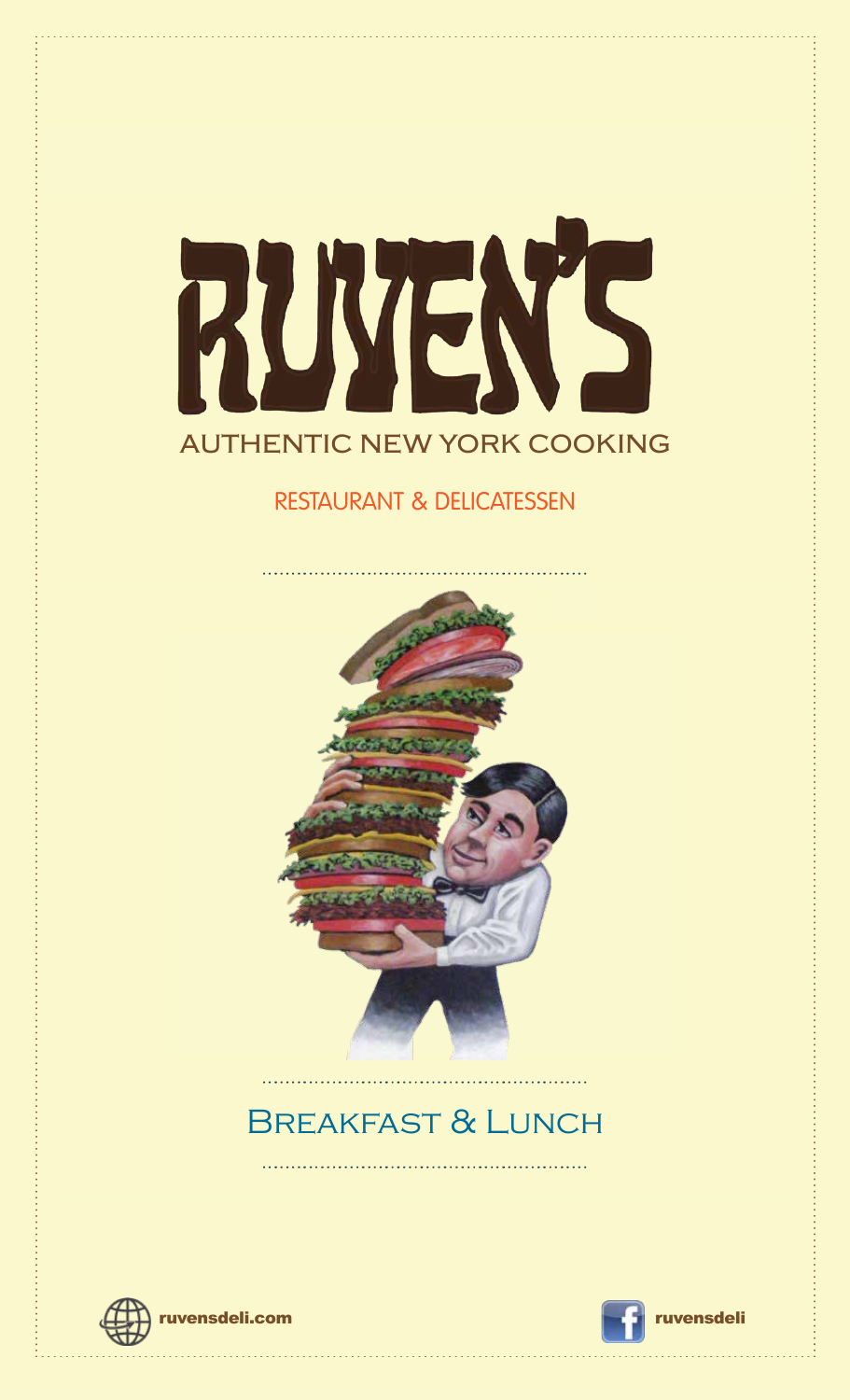#### Breakfast at Ruven's **Served Until 3pm Daily Breakfast Special** Served Until 11am Daily **Two Extra Large Eggs \$6.95** *Cooked any style. Your choice of home fries, hash browns, grits, oatmeal or sliced tomato and choice of bagel, bialy, toast or a biscuit. Complimentary coffee or tea included.\** **Eggs** *All Eggs, Omelets, Scramble and Frittatas are served with your choice of home fries, hash browns, grits, oatmeal or sliced tomato and bagel, bialy, toast or a biscuit. Egg Whites or Egg Beaters an additional \$1.50.\** **Two Eggs Two Eggs** *Prepared just the way you like them. ............................\$7.95 2 slices of challah French toast and your choice of 2 strips of bacon or 2 sausage links........................\$12.50* **Two Eggs Two Eggs** *With your choice of ham, sausage, bacon or pork roll.....................................................................\$11.50 2 buttermilk pancakes and your choice of 2 strips of bacon or 2 sausage links. ............................\$12.50* **Specialty Omelets** *All made with 4 jumbo eggs. Your choice of oatmeal, grits, tomato, hash browns or home fries, and your choice of toast, bagel, bialy, or a biscuit.\** **Western Farmers Market** *Ham, green peppers and onions.................................\$12.95 Green peppers, onions, tomatoes and fresh mushrooms.....................................................................\$11.95* **Spanish LEO** *Lox (nova), eggs and onions. ......................................\$15.95 Onions, green peppers and tomato salsa...................\$12.95*

**Greek**

*Spinach, tomato and feta cheese.................\$11.95*

| <b>CREATE YOUR OWN</b><br><b>OMELET</b><br>• FRITTATA • SCRAMBLE<br>4 Extra Large Eggs* |                                                  |                                     |
|-----------------------------------------------------------------------------------------|--------------------------------------------------|-------------------------------------|
| <b>VEGGIES</b><br>Choose any three Veggies,<br>additional veggies 1.00 each             | <b>CHEESE</b><br>Choose any one Cheese at \$1.50 | <b>MEATS</b><br><b>Bacon \$2.00</b> |
| <b>Onions</b>                                                                           | American                                         | Sausage \$2.00                      |
| <b>Mushrooms</b><br><b>Green Peppers</b>                                                | Cheddar<br><b>Swiss</b>                          | Ham \$2.00                          |
| Spinach<br><b>Tomatoes</b>                                                              | Provolone                                        | <b>Pork Roll \$2.95</b>             |
| <b>Salsa</b>                                                                            | Mozzarella                                       | Pastrami \$2.95                     |
| <b>Broccoli</b><br><b>Sun-Dried Tomatoes</b>                                            | Feta                                             | <b>Salami \$2.00</b>                |
| <b>Roasted Red Peppers</b><br><b>Olives</b>                                             | <b>Muenster</b><br><b>Monterey Jack</b>          | Corned Beef \$2.95                  |
| <b>Basil</b>                                                                            | <b>\$9.95</b>                                    | <b>Franks \$3.50</b>                |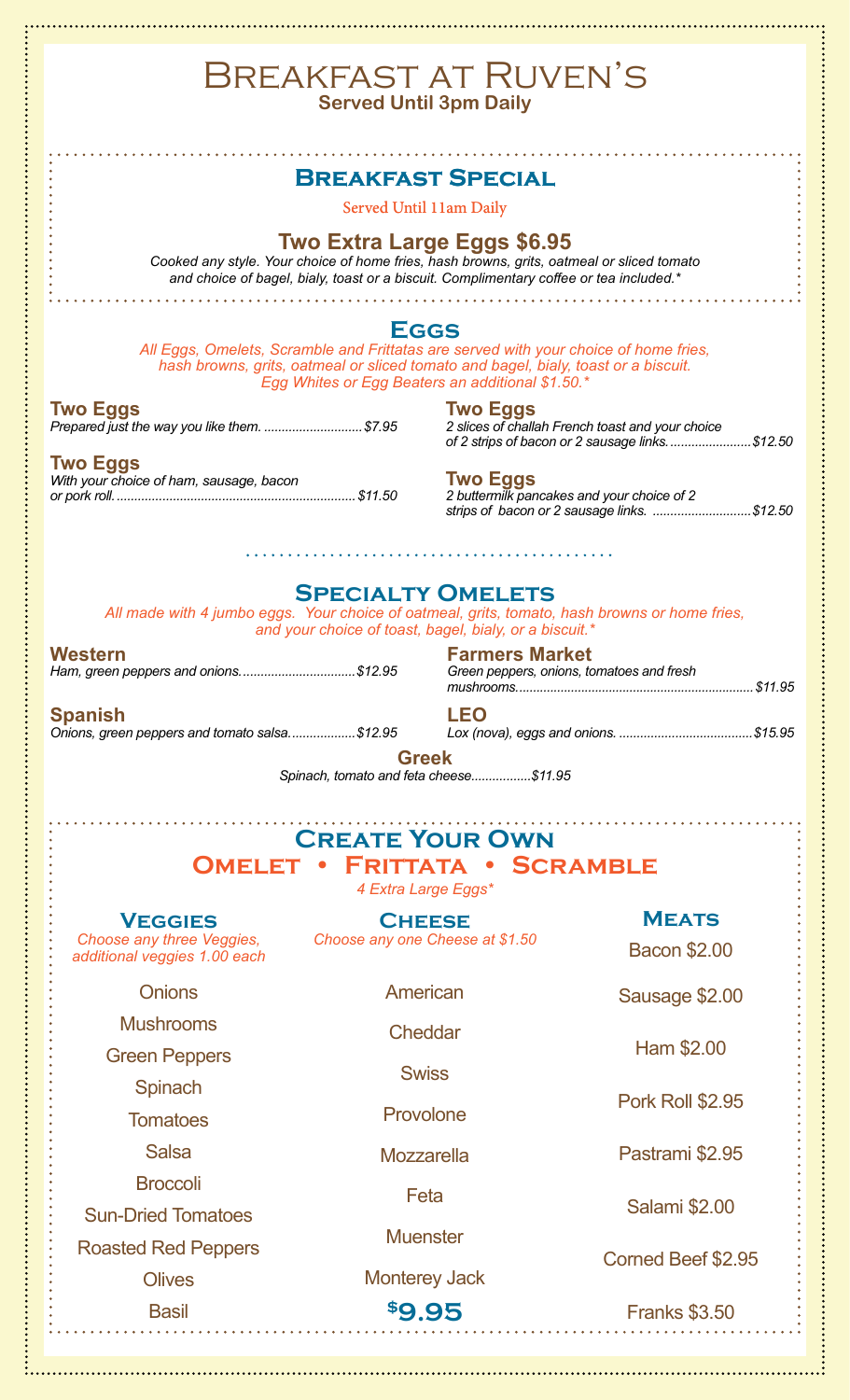### **Specialty Meat Platters**

*All platters come with 2 farm fresh extra large eggs, your choice of oatmeal, grits, tomato, hash browns or home fries, and your choice of toast, bagel, bialy, or a biscuit.\**

#### **Ham Steak & Eggs**

*Try the eggs over easy on top of the steak!................\$13.95*

#### **Country Fried Steak & Eggs**

*Breaded beef patty served with hot country gravy.............................................................................\$13.95*

#### **Corned Beef Hash & Eggs**

*A generous portion served with 2 farm fresh XL eggs anyway you want them.......................................\$13.95*

#### **Steak Tidbits & Eggs**

*Juicy Roumanian tenderloin tidbits with 2 eggs anyway you want them.....................................................................\$17.95*

#### **Grilled Chicken & Eggs**

*Chicken breast tenders grilled juicy and tender........\$14.95*

#### **Skillets**

*Your choice of toast, bagel, bialy, or a biscuit.\**

#### **Loaded Baked Potato**

*2 poached eggs on a potato, onion, and bacon hash topped with sour cream and chives. .........................\$12.95*

#### **Italian Stallion**

*Roasted potatoes, basil, bell peppers and onions and Italian sausage topped with 2 fried eggs................................\$13.95*

#### **Fried Eggs and Wild Mushrooms**

*Two fried eggs served over a potato and wild mushroom hash. Topped with melted mozzarella cheese......................\$11.95*

### **Cowboy Hash Browns**

*Crispy hash browns, yellow onions, green onions, bacon and cheddar cheese topped with 2 fried eggs.......... \$12.95*

#### **Farmers Market**

*Red potatoes, bell peppers, baby spinach, yellow onions and chives. Topped with 2 fried eggs.........................\$11.95*

#### **Cheesy Bacon**

*Red potato hash, green onions, bacon, loaded with mozzarella cheese and topped with two fried eggs.. \$12.95*

#### **Sweet Potato Hash**

*Roasted sweet potato wedges, caramelized onions, fresh rosemary and 2 fried eggs........\$10.95*

### **Brunch Favorites**

#### **Texas Egg in the Window**

*2 pieces of Texas toast with the middle removed and replaced with 2 fried eggs..............................................\$9.95*

#### **Fried Matzoh**

| Also known as matzoh brie, served scrambled or |  |
|------------------------------------------------|--|
|                                                |  |
|                                                |  |

#### **Country Breakfast**

| 2 farm fresh eggs, hash browns, 2 country   |
|---------------------------------------------|
| style sausage patties, served with biscuits |
|                                             |

| Leo |  |
|-----|--|
|     |  |

### **Kippers & Eggs**

*A large smoked herring butterflied and pan seared with sautéed onions served with 2 eggs. ....................\$15.95*

#### **Blintzes**

*3 crepes stuffed with a mixture of farmer cheese, cream cheese, sugar, cinnamon, and vanilla. Topped with blueberry, or cherry compote add \$2.00 .................................................................\$14.95*

#### **Peaches & Cream Crepes**

| 3 crepes stuffed with sweet cream cheese, peaches and |  |  |
|-------------------------------------------------------|--|--|
|                                                       |  |  |

#### **Cheese Grits**

*Mixed with bacon, cheddar cheese and green onions...\$7.95*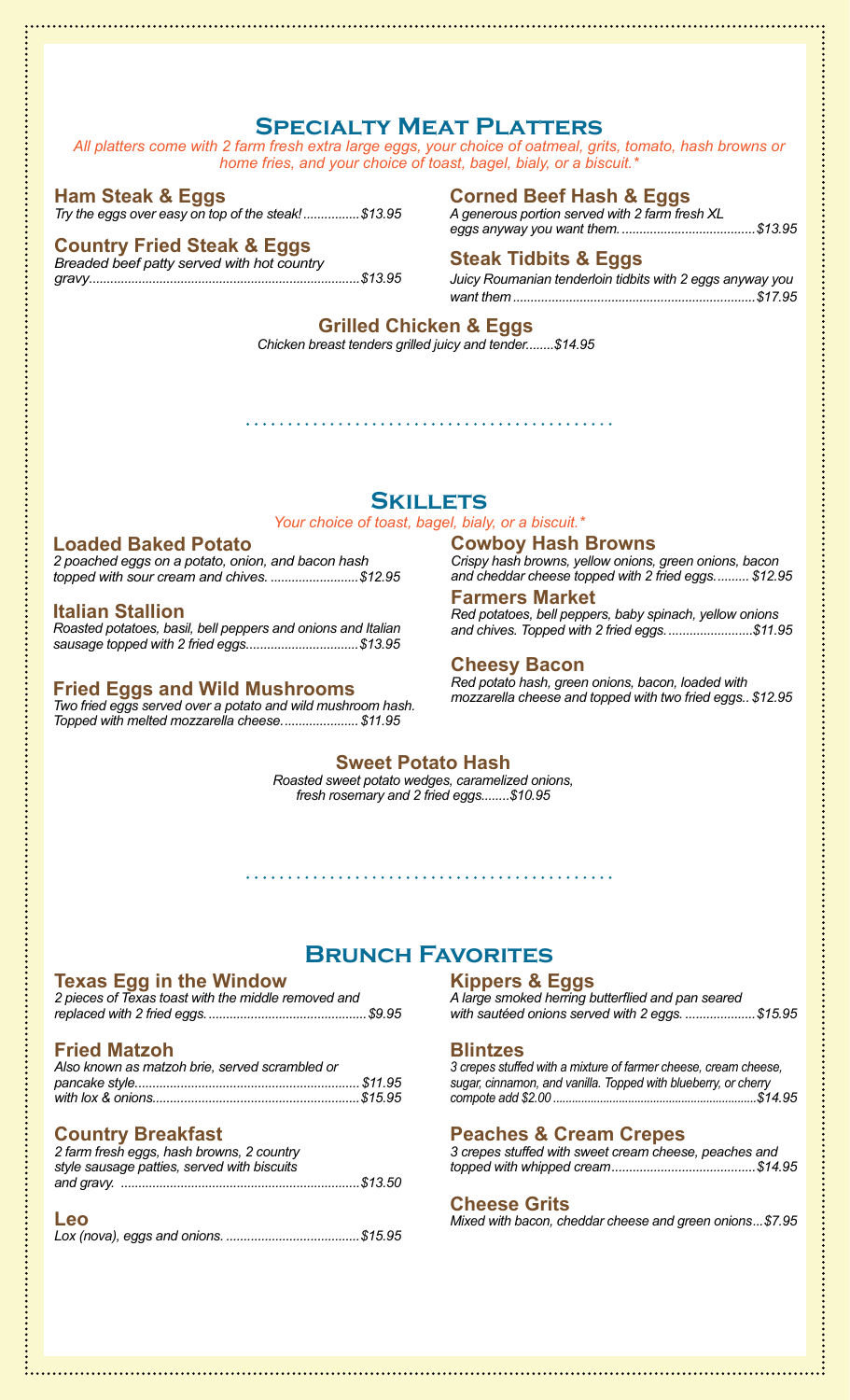### **Eggs Benedict Variations**

*All come with your choice of oatmeal, grits, tomato, home fries or hash browns.\**

#### **Traditional**

*English muffin with Canadian bacon, 2 poached eggs, topped with Hollandaise and chives..................\$13.95*

#### **Florentine**

*Same as traditional, but instead of the Canadian bacon we use sautéed spinach...................................\$13.95*

#### **Florence**

*Same as the Florentine, but instead of the English muffin we give you 2 potato pancakes........................\$13.95*

#### **Salmon**

*Bagel with smoked salmon, 2 poached eggs, and topped with Hollandaise and chives............................\$16.95*

#### **Country**

*A biscuit with country fried steak, 2 poached eggs, and sausage gravy.............................................\$14.95*

#### **Supreme**

*English Muffin with ham steak, 2 poached eggs, Hollandaise and chives................................................\$15.95*

### **Hash Brown Benny**

*Waffle style hash browns, topped with ham, 2 poached eggs, Hollandaise and chives..............\$13.95*

### **Pancakes**

*Individual Vermont Maple Syrup add \$2.50*

#### **Three Buttermilk Pancakes***.....................\$9.95*

*with strawberries, blueberries, bananas or raspberries, chocolate chips, M&Ms or Reese's Pieces add \$1.00*

#### **Cranberry White Chocolate**

*Buttermilk pancakes with white chocolate chips and sweet dried cranberries. .......................................\$11.95*

#### **Chunky Monkey**

*Buttermilk pancakes with bananas, chocolate chips and roasted pecans............................................\$12.95*

### **Pineapple Upside Down Pancakes**

*Just like the cake but we use pancakes instead.........\$11.95*

#### **Bacon Griddle Cakes**

*Buttermilk pancakes with applewood smoked bacon inside..................................................................\$12.95* 

#### **Banana Pecan**

*Buttermilk pancakes with bananas inside and toasted pecans on top..................................................\$12.95*

#### **Pigs in a Blanket**

| Hickory flavored smoked sausage         |  |
|-----------------------------------------|--|
| wrapped in buttermilk pancakes. \$13.95 |  |

### **Banana Nut & Berries**

*Buttermilk pancakes with strawberry compote, fresh blueberries, bananas, pecans and whipped cream.............................................................\$12.95*

#### **French Toast** *Individual Vermont Maple Syrup add \$2.50*

### **Challah Bread French Toast** *..................\$9.95*

**Big Apple** *Instead of Challah, we use cinnamon raisin bread and sliced cinnamon apples. .......................................\$12.95*

#### **Graham Cracker Crunch**

*Challah French toast with graham cracker coating. .........................................................................\$11.95* **Almond Crusted** *Challah French toast coated with toasted almonds and topped with fresh berries. .....................................\$14.95*

**Toasted Coconut** *Challah French toast with a toasted coconut coating.\$11.95*

**French Window** *Challah French toast with the middle removed and replaced with 2 fried eggs............................................\$12.95*

### **Stuffed French Toast**

*Individual Vermont Maple Syrup add \$2.50*

#### **Strawberry Cheesecake**

*Challah French toast stuffed with strawberry jam and sweet cream cheese ............................................\$12.95*

#### **Holy Cannoli**

*Creamy cannoli stuffed into challah French toast with Hershey chocolate chips and powdered sugar...........\$12.95*

#### **Peanut Butter & Jelly**

*Reese's peanut butter with strawberry jam.................\$11.95*

**Apple Pie** *Apples, brown sugar and cinnamon............................\$12.95*

**Dulce de Leche** *Dulce de Leche caramel and sweet cream cheese. ..\$12.95*

### **Bananas & Cream**

*Challah French toast stuffed with cream cheese and caramelized bananas............................................\$12.95*

**Banana Nutella** *Banana, strawberries and Nutella stuffed into* 

*challah French toast..........\$12.95*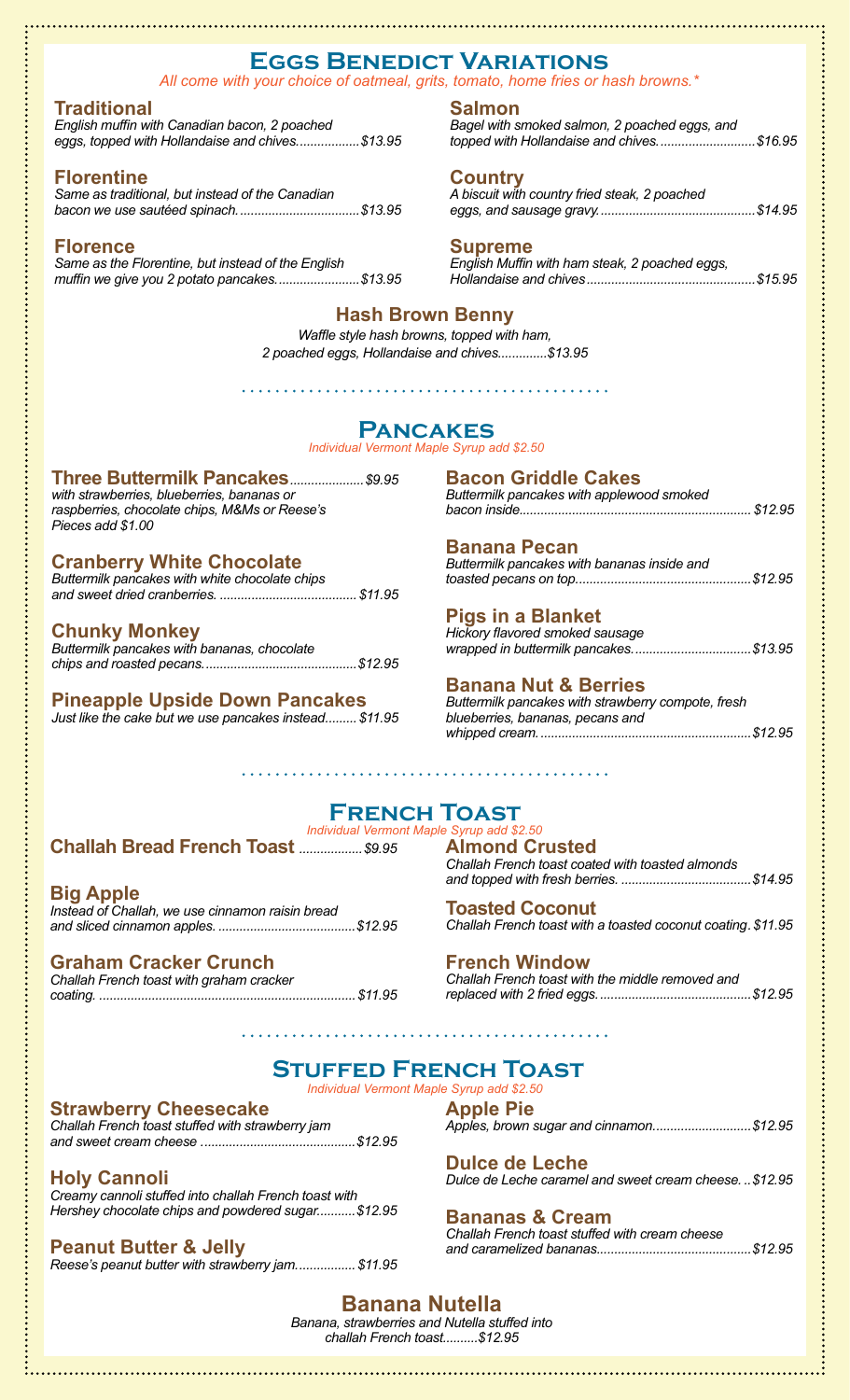### **Smoked Fish Platters**

*All fish platters are hand sliced and served with lettuce, tomato, green pepper, Bermuda onion, black olives and your choice of 1 of the following side salads: potato, cole slaw, macaroni, cucumber, tomato or Israeli salad. Included is a bagel or bialy of your choice.*

**Pickled Herring** *In wine or cream sauce.............................................. \$14.95*

| Atlantic Sturgeon (when available) \$26.95 |  |
|--------------------------------------------|--|

### **Breakfast Toast**

*Served on your choice of whole wheat, seedless rye or multi-grain bread. Comes with your choice of oatmeal, grits, tomato, hash browns or home fries.\**

#### **Avocado Toast**

*Smashed avocado, vine ripe tomatoes, fried egg, sea salt and cracked pepper on your choice of bread .................\$10.95*

#### **Strawberry Avocado Toast**

*Smashed avocado, fresh strawberries, shredded mozzarella cheese, with a honey drizzle on multi-grain bread .........\$10.95* 

## *and cracked pepper .....................................................\$10.95*

**California Toast** 

**Grown Up PB&J Toast**  *Crunchy peanut butter, fresh strawberries and blueberries* 

*Sliced avocado, cottage cheese, tomatoes, sea salt* 

*with a honey drizzle........................................................\$9.95*

#### **Salmon & Avocado Toast**

*Cream cheese, sliced avocado, smoked salmon, onion, and capers, on your choice of bread.................\$15.95*

. . . . . . . . . . . . . . . .

**Parfait Bowls**

#### **Berry Parfait**

*Vanilla yogurt with raspberries, blueberries, strawberries, and Raisin Bran cereal ............................\$8.95*

#### **Sour Cream & Bananas**

*We also add grapes to this traditional dish. ..................\$7.50*

| <b>Melon Berry Bowl</b>                     |  |
|---------------------------------------------|--|
| Vanilla yogurt with granola, honey dew, and |  |
|                                             |  |

**Cottage Cheese**

#### **Breakfast Sandwiches**

*All sandwiches come with your choice of a bagel, bialy, roll or toast.\**

| <b>O ENN AND Channel</b> |  |
|--------------------------|--|

| 2 Egg and Cheese                           |  |
|--------------------------------------------|--|
| Your choice of ham, bacon or sausage\$8.95 |  |

#### **Breakfast Wrap**

*Egg, sausage, green peppers, onion and your choice of cheese. ...............................................................................\$8.95*

#### **Triple Play**

*Sausage, bacon, tomato, and a fried egg on a brioche roll. ......................................................................... \$8.95*

| <b>Chopped Herring</b> |  |
|------------------------|--|
|                        |  |
|                        |  |

#### **Whitefish Salad**

- *On a bagel................................................................... \$18.95*
- **Baked Salmon Salad** *On a bagel................................................................... \$18.95*

**Nova and Cream Cheese***........................ \$15.95*

#### **Breakfast Starters & Sides**

| <b>Breakfast Juices</b> Orange, Apple, Cranberry, Tomato \$3.95 |  |
|-----------------------------------------------------------------|--|
|                                                                 |  |
|                                                                 |  |
|                                                                 |  |
|                                                                 |  |
|                                                                 |  |
|                                                                 |  |
|                                                                 |  |
|                                                                 |  |

| <b>Individual Vermont Maple Syrup  \$2.50</b> |  |
|-----------------------------------------------|--|

*With pineapples and strawberries. ................................\$8.50*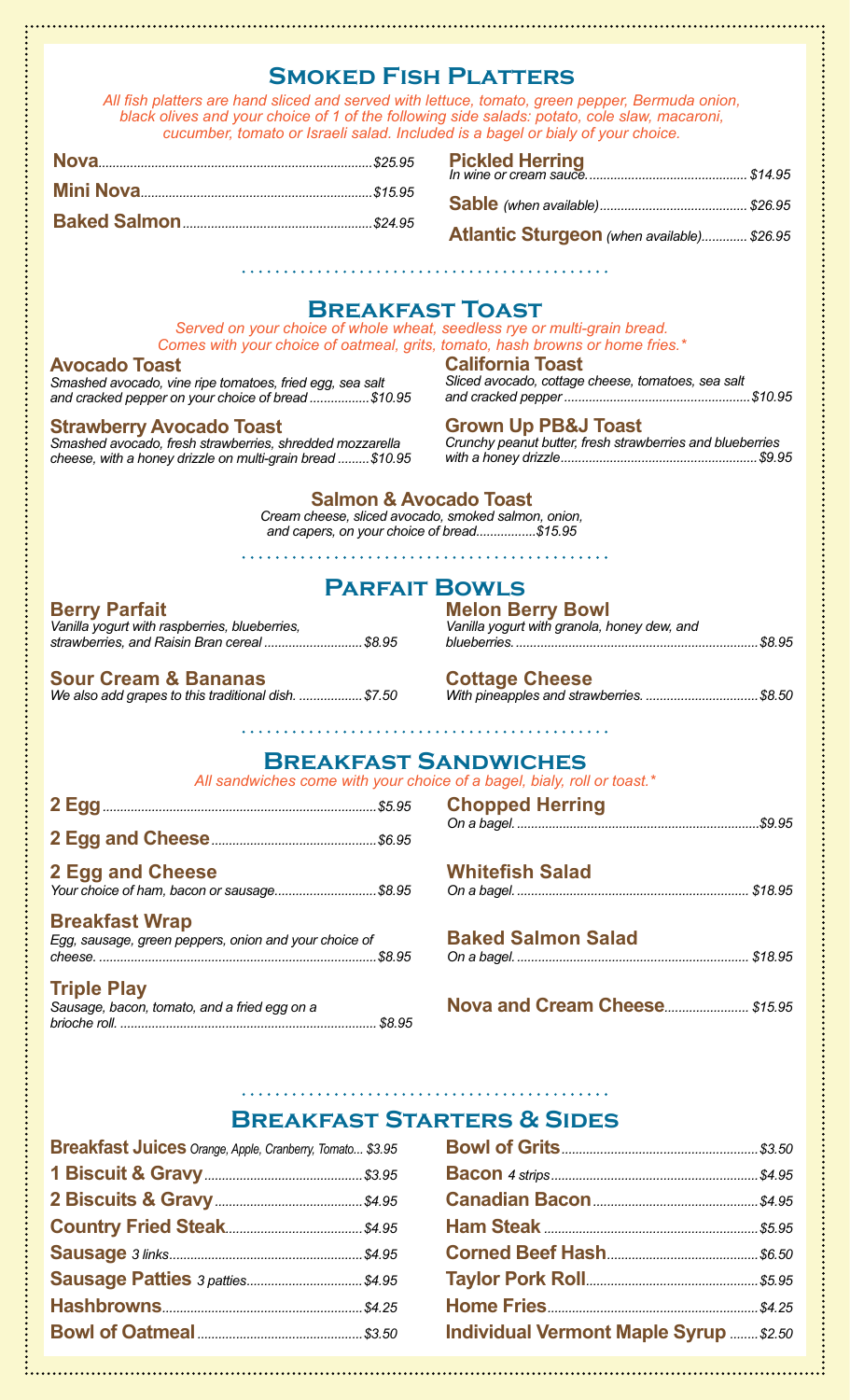### Lunch at Ruven's **Soups**

#### *At Ruven's, we prepare all of our soups daily. All homemade, with a different soup every day.*

#### **Sunday Split Pea** *........\$6.95*

#### *These soups are available everyday*

#### **Premium Fresh Salads**

#### *All salads are served with your choice of bagel, bialy, or pita bread We will gladly chop any salad for you!* **Kale Salad with Grilled Chicken** *Fresh crisp kale with shredded cabbage, grape tomatoes, topped with grilled chicken, tossed in a creamy peanut dressing............................................................\$16.95* **Cobb Salad** *Mixed greens, Bermuda onions, cucumber, tomatoes, avacado, hard boiled egg, crisp bacon and*

### **Chicken Taco Salad**

*Taco shell filled with lettuce, tomato, cheddar cheese, onion and shredded chicken .........................\$16.95*

#### **Strawberry Avocado Salad**

*Spring mix, fresh strawberries & avocado, feta cheese, roasted almonds and balsamic vinaigrette..................\$15.95 with grilled chicken \$17.95, with grilled salmon \$18.95*

#### **Club Salad**

*Like the sandwich, but served as a salad. Lettuce mix, tomato, scallions, smoked turkey, bacon and cheddar cheese. ...................................................\$16.95* *Gorgonzola topped with diced chicken breast............\$16.95*

#### **Mixed Greens with Seared Salmon**

*Spring mix, dried cranberries, scallions, feta cheese topped with a 5 oz piece of salmon................\$18.95*

### **Crispy Chicken Tender Salad**

*Lettuce mix, tomato, cucumber, hard boiled egg and scallions topped with crispy chicken tenders..........................................................................\$16.95*

#### **Chef Salad**

*Roast beef, turkey, salami and Swiss cheese. Served with assorted greens, tomatoes, Bermuda onion, hard boiled egg and Garni................................\$17.95*

| <b>CREATE YOUR OWN SALAD</b> |  |
|------------------------------|--|
| \$10.95                      |  |

| <b>STEP1</b>                      | <b>STEP 2</b>                                      |                       | <b>STEP3</b>                 | <b>STEP4</b>                | <b>STEP 5</b>          |
|-----------------------------------|----------------------------------------------------|-----------------------|------------------------------|-----------------------------|------------------------|
| <b>Pick Your</b><br><b>Greens</b> | Choose up to 6 of Your<br><b>Favorite Toppings</b> |                       | <b>Add Some</b><br>Protein   | Choose a<br><b>Dressing</b> | Toss it or<br>Chop it? |
| Iceberg                           | Carrots                                            | <b>CHEESE:</b>        | Grilled Chicken \$5.95       | Italian                     | Toss it                |
| Romaine                           | Red Onion                                          | add \$1.50            | Turkey Breast \$4.95         | <b>Balsamic Vinaigrette</b> | Chop it                |
| Spring Mix                        | Tomatoes                                           | Feta                  | Ham \$4.95                   | Ranch                       |                        |
| <b>Baby Spinach</b>               | Peppers                                            | Gorgonzola            | Tuna Salad \$4.95            | Honey Mustard               |                        |
|                                   | Cucumbers                                          | Cheddar               | Chicken Salad \$4.95         | <b>Blue Cheese</b>          |                        |
|                                   | Mushrooms                                          | Mozzarella            | Veg Tuna Salad \$4.95        | <b>Thousand Island</b>      |                        |
|                                   | <b>Black Olives</b>                                | Shaved Parmigianino   | Shrimp Salad* \$6.95         | FF Raspberry                |                        |
|                                   | Celery                                             |                       | Waldorf Chicken Salad \$5.95 | Vinaigrette                 |                        |
|                                   | Walnuts                                            | <b>PREMIUM</b>        | Egg Salad \$4.95             | <b>Oriental Sesame</b>      |                        |
|                                   | <b>Sunflower Seeds</b>                             | <b>TOPPINGS:</b>      | Cranberry Nut Tuna \$5.95    | Greek Aegean                |                        |
|                                   | Almonds                                            | Avocado \$2.50        |                              | Peanut                      |                        |
|                                   | Craisens                                           | Roasted Red           |                              |                             |                        |
|                                   | <b>Chick Peas</b>                                  | Peppers \$1.50        |                              |                             |                        |
|                                   | Kidney Beans                                       | Artichokes \$1.50     |                              |                             |                        |
|                                   | Hard Boiled Egg<br>(crumbled)                      | Strawberries \$2.00   |                              |                             |                        |
|                                   |                                                    | Kalamata Olive \$1.50 |                              |                             |                        |
|                                   | <b>Mandarin Oranges</b>                            |                       |                              |                             |                        |
|                                   | Croutons                                           |                       |                              |                             |                        |
|                                   | Fresh Crumbled                                     |                       |                              |                             |                        |
|                                   | Bacon                                              |                       |                              |                             |                        |

*Sharing charge \$2.95*

*\*The FDA advises consuming raw or undercooked meats, poultry, seafood or eggs increases your risk of foodborne illness.*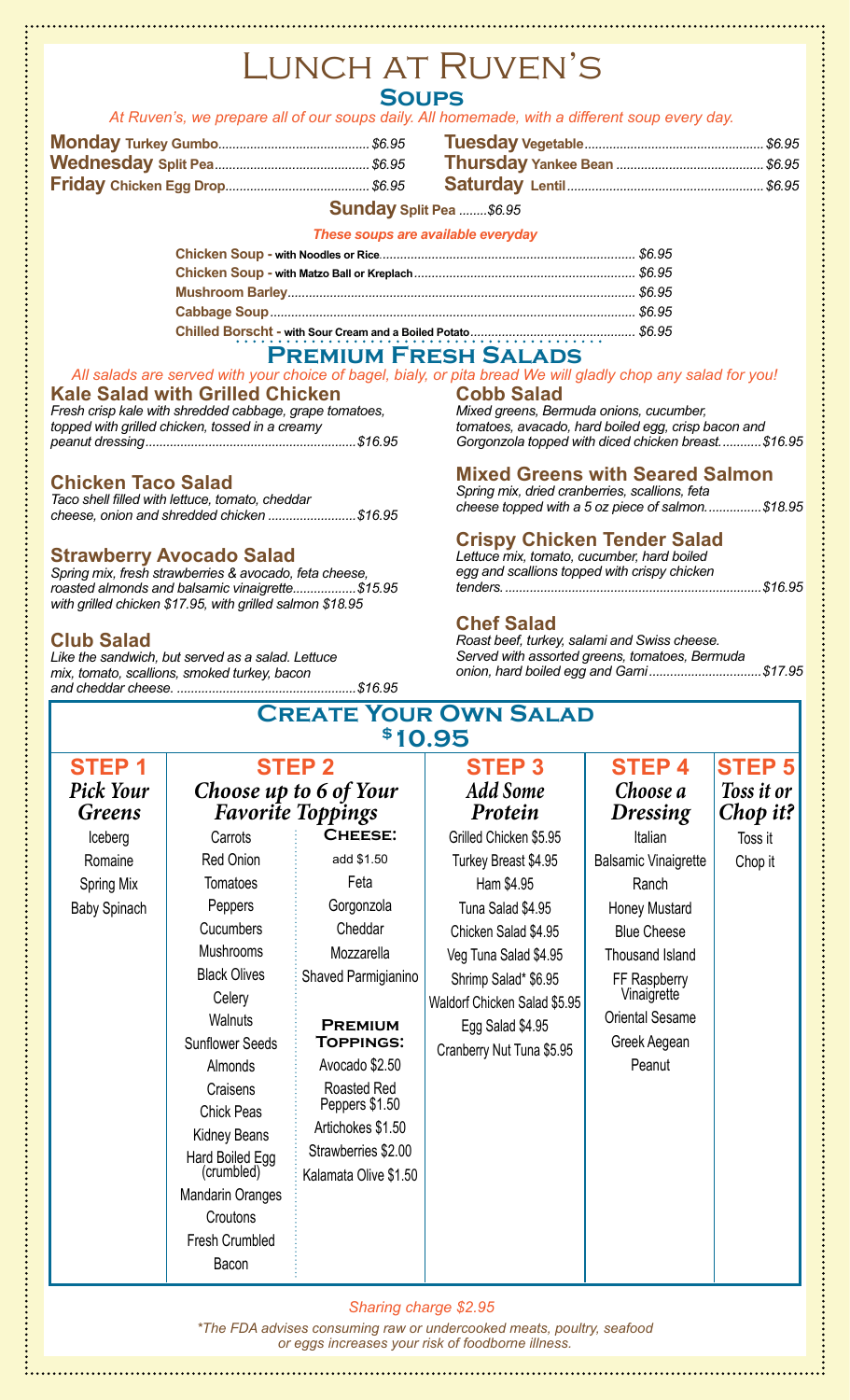### **Salad Platters**

*All platters are served with lettuce, tomato, cucumber, Bermuda onion and vegetable garnish. Also includes your choice of bread and one side salad. Potato salad, cole slaw, macaroni, cucumber, tomato or Israeli salad.*

| Cranberry Nut Tuna Salad \$16.95 |  |
|----------------------------------|--|
|                                  |  |
|                                  |  |
|                                  |  |
|                                  |  |

#### **Tomato Delight**

*A stuffed tomato with your choice of any salad with mixed greens and garni (tuna, chicken, egg, etc.)...........\$16.95 \*cranberry nut tuna salad & waldorf chicken salad \$1.00 extra \*shrimp salad, whitefish salad, baked salmon salad \$2.00 extra*

#### **Wraps**

*If you want something on the lighter side, try our delicious wraps. All are prepared fresh and made to order. Add a side salad for an additional \$2.00*

#### **Tuna or Chicken Salad** *Prepared with lettuce, tomato and cucumber. ..................\$15.95*

**Grilled Chicken** *Prepared with lettuce, tomato, chopped onion and our homemade honey Dijon dressing..................\$15.95*

#### **Waldorf Chicken Salad**

*Prepared with grapes, candied walnuts, diced apples and celery..........................................................\$16.95*

#### **Chef's Creation**

*Turkey, smoked ham, Swiss cheese, lettuce, tomato and a little Hellmann's mayo. ..........................\$16.95*

#### **Roasted Veggie**

*Another favorite with the "Veggie Lovers" crowd. Zucchini, yellow squash, bell peppers and portobella mushrooms mixed with a little rice and topped off with Pico de Gallo. ...............................................................\$13.95*

#### **Turkey Wrap**

*Fresh turkey prepared with lettuce, tomato, chopped cucumber, a little onion and our homemade honey Dijon dressing................................\$16.95*

#### **Thanksgiving Wrap**

*Fresh turkey, homemade cranberry compote and sweet potato..........................................................\$16.95*

#### **The Deli**

*Choose 1 meat: corned beef, pastrami, brisket or salami. Prepared with lettuce, tomato, cole slaw and Russian dressing..................................\$16.95*

#### **This Lox ROCKS!!**

*Nova Scotia salmon, cream cheese, dill, Bermuda onion and a little horseradish.......................\$15.95* **Shrimp Salad**

| <b>UNINIP UGIQU</b> |                                         |  |
|---------------------|-----------------------------------------|--|
|                     | Prepared with lettuce and tomato\$16.95 |  |

#### **Paninis**

#### *All paninis come with a choice of 1 side salad. Add bacon to any panini for \$3.00*

#### **Tuna & Swiss Cheese**

| Tamata Daail 0 Ma--aralla                 |  |  |
|-------------------------------------------|--|--|
|                                           |  |  |
|                                           |  |  |
| Tuna salad with Swiss cheese and red bell |  |  |

**Tomato, Basil & Mozzarella** *Fresh tomato, shredded mozzarella and basil mayonnaise. ..................................................................... \$12.95*

### **Grilled Eggplant, Tomato &**

#### **Swiss Cheese**

*Fresh eggplant thinly sliced with fresh tomatoes, onions, Swiss cheese and basil mayonnaise. ............\$12.95*

#### **Grilled Chicken**

*Grilled chicken with crumbled blue cheese, baby spinach, granny smith sliced apples, crisp bacon and honey Dijon mustard. .................................................................... \$15.95*

#### **Fresh Turkey with Spinach & Avocado**

*Roast turkey with green leaf lettuce, tomato, avocado, baby spinach, crisp bacon & mayonnaise. .................\$15.95*

#### **Roast Beef, Cheddar and Red Onion**

*Eye round roast beef with shredded cheddar cheese, thin slices of red onion and our creamy homemade horseradish sauce....................................\$15.95*

#### **Smoked Turkey and Avocado**

*Smoked turkey with thin sliced avocado sprinkled with mozzarella, Swiss and muenster cheese with fresh basil leaves and ripe fresh tomatoes. ................\$15.95*

| <b>Three Cheese Tomato Melt</b><br>Mozzarella, Swiss and muenster cheese with<br>fresh basil leaves and ripe fresh tomatoes. \$13.95 |
|--------------------------------------------------------------------------------------------------------------------------------------|
| <b>Portabella Mushroom</b><br>With pesto, roasted red pepper and<br>mozzarella cheese.<br>. 512.95                                   |
| <b>Chicken Pomodori</b><br>Grilled chicken, fresh basil and spinach, oven<br>roasted tomatoes and provolone cheese with              |
| Fajita Melt<br>Grilled chicken, sautéed peppers and onions<br>and shredded pepper jack cheese\$15.95                                 |
| Mexican Melt<br>Roast beef, sautéed peppers and onions                                                                               |
| <b>Turkey Cuban</b><br>Smoked turkey, yellow mustard, mayonnaise<br>with sliced dill pickle and Swiss cheese\$15.95                  |
| <b>Hawaiian Mozzarella</b><br>Grilled ham with mozzarella cheese and                                                                 |
| <b>Turkey Reuben</b><br>Off the frame turkey, Russian dressing,                                                                      |

**Grilled Cheese Melt**

*Your choice of cheese with applewood smoked bacon.........\$12.95*

#### *Sharing charge \$2.95*

*Latest Food Service Inspection Report available upon request.*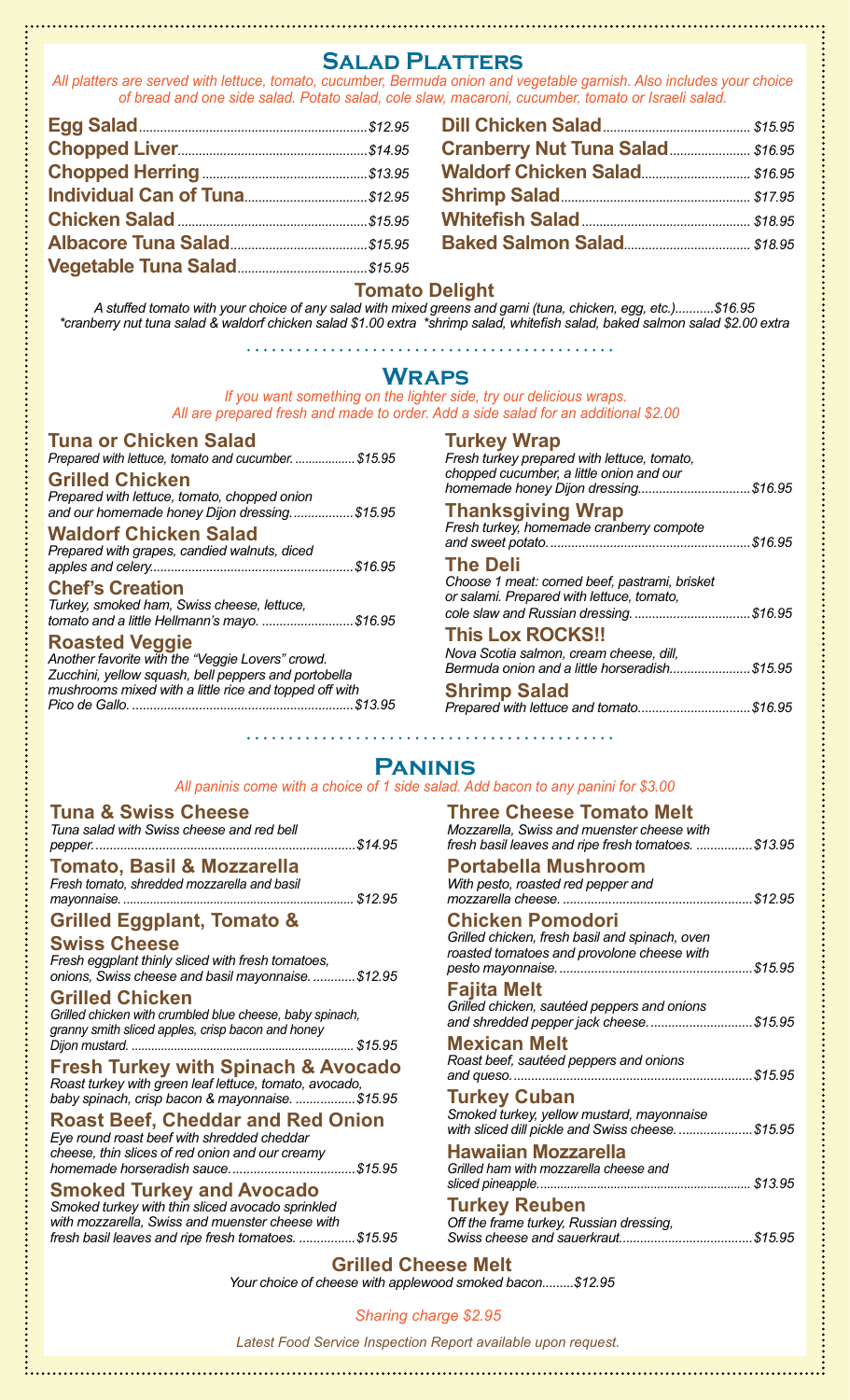### **1/2 LB Burgers**

*All burgers are certified 100% Black Angus beef and served with our Homemade French Fries, lettuce, tomato and Bermuda onion. Sweet potato French Fries or Onion Rings add \$1.\**

| <b>Cheese Burger</b><br>Choice of American, Swiss, mozzarella, muenster or provolone. \$14.95 |  |
|-----------------------------------------------------------------------------------------------|--|
|                                                                                               |  |
| <b>Mushroom Onion Burger  \$14.95</b>                                                         |  |

**All American Burger** *Served with bacon and your choice of American, Swiss, mozzarella, muenster or provolone................ \$15.95*

#### **Buffalo Burger**

*Franks hot sauce and tangy blue cheese dressing... \$14.95*

#### **Aloha Burger**

| Hawaiian teriyaki sauce, pineapple slices |  |  |
|-------------------------------------------|--|--|
|                                           |  |  |

#### **Breakfast Burger**

*One egg, bacon and American cheese...................... \$14.95*

#### **California Burger**

*Chunky guacamole, Monterey Jack cheese and fresh tomato................................................................. \$14.95*

| BBQ sauce, homemade cole slaw and dill pickle slices \$14.95                          |
|---------------------------------------------------------------------------------------|
| <b>Rodeo Burger</b><br>Smoked cheddar cheese, BBQ sauce, bacon and                    |
| <b>The Cuban Burger</b><br>Garlic mayo, sliced ham, Swiss cheese                      |
| <b>The Philly Burger</b><br>Roasted red pepper, provolone and sautéed onions. \$14.95 |

#### **The Don Corleone Burger** *Mozzarella cheese, ripe tomato, basil and drizzled*

*balsamic vinaigrette...........................................................\$14.95*

#### **The Blue Burger**

**The Range Burger**

*Smoky bacon, sharp and tangy blue cheese, lettuce, tomato and a side of hot blue cheese sauce...................\$15.95*

#### **The Turkey Cobb Burger**

*Romaine lettuce, tomato, bacon, sliced avocado and blue cheese crumbles.......................................................\$15.95*

#### **Beyond Meat Burger®**

*The worlds first plant-based burger that looks, cooks, and satisfies like beef. It has all the juicy and meaty deliciousness of a traditional burger.....................................\$12.95*

### **Sandwiches From Our Grill**

*All grilled sandwiches are served with our homemade French fries.*

#### **SPECIALITY GRILLED SANDWICHES**

#### **Patty Melt**

*8 oz Angus beef burger topped with sautéed onions and melted cheese on toasted rye bread. ....................\$14.95*

**Salad Melt** *Tuna or chicken salad topped with your choice of melted cheese and tomato....................\$15.95*

#### **Two Grilled Frankfurters**

*Two all beef natural casing frankfurters. Served on buns with our homemade french fries...........................\$15.95*

#### **Avocado Salad Melt**

*Homemade chicken or tuna salad, avocado slices and melted Pepper Jack cheese. .........................................\$16.95* 

#### **Ike's Grilled Chicken Breast**

*Chicken breast char broiled topped with fried onions and a slice of sweet red pepper. Served on garlic bread........ \$16.95*

#### **Grilled Reuben**

| Corned beef, sauerkraut, melted Swiss cheese |  |                                             |  |
|----------------------------------------------|--|---------------------------------------------|--|
|                                              |  | and Russian dressing on toasted rye \$17.95 |  |

#### **GRILLED CHEESE**

#### **Classic**

| Choose from American, Swiss, muenster, cheddar |  |
|------------------------------------------------|--|
|                                                |  |
| With tomato \$10.95   With bacon \$12.95       |  |

#### **Cuban**

| Turkey, ham, pickles and mustard smothered in |  |
|-----------------------------------------------|--|
|                                               |  |
|                                               |  |

#### **Sloppy Joe**

| A grilled cheese sandwich with Sloppy Joe filling. |  |
|----------------------------------------------------|--|
|                                                    |  |

**Grilled Rachel** *Same as a Reuben except we substitute pastrami for corned beef. ........................\$17.95*

**Grilled Turkey Reuben** *See our Reuben sandwich and take out the corned beef and add turkey breast...................................................................\$17.95*

#### **Brisket Melt**

*Brisket of Beef topped with grilled onions and melted Swiss served on grilled rye, with our homemade French fries and a side of au jus......................................\$18.95*

#### **Santa Fe Chicken**

*Fried chicken tenders, avocado, lettuce, tomato, and grilled onions...................................................................\$15.95* 

**French Dip** *Thinly sliced roast beef, mozzarella cheese, served on toasted club bread, our homemade French fries and a side of au jus. .......................................................\$17.95*

#### **Crispy Chicken Tender Platter**

*Served with our homemade French fries, and honey dijon mustard........................................................\$15.95*

| <b>BLT</b>                              |  |
|-----------------------------------------|--|
| BLT grilled cheese style with plenty of |  |
|                                         |  |

#### **Buffalo Chicken**

*Buffalo chicken tenders smothered with mozzarella cheese served with a side of blue cheese dressing..... \$14.95*

#### **Bacon Guacamole**

*Creamy guacamole, crispy bacon and cheddar cheese ............................................................................\$13.95*

#### *Sharing charge \$2.95*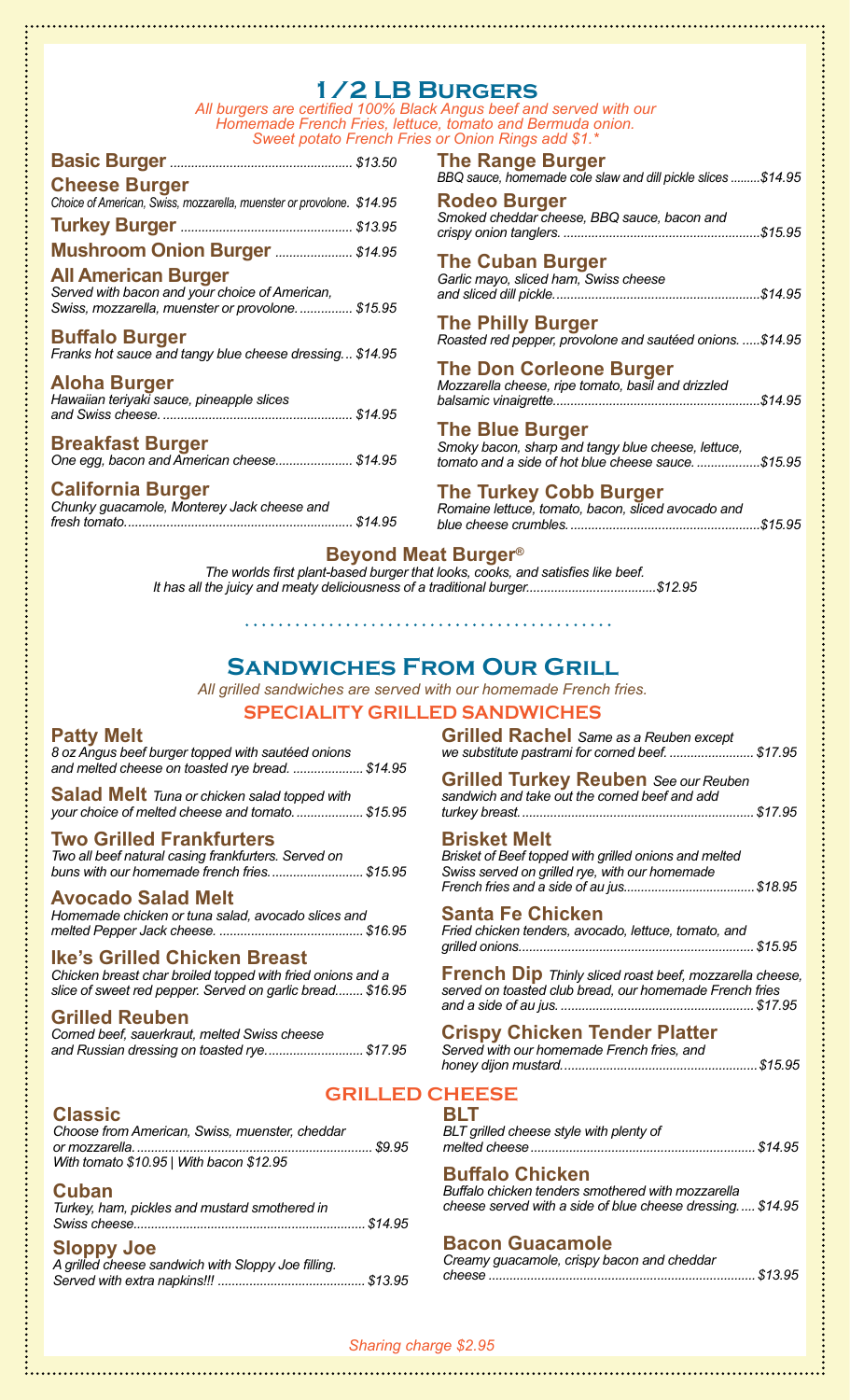#### **Over Stuffed Sandwiches**

*All sandwiches are made to order. Never pre-sliced. Served on rye, wheat, challah, roll, bagel or bialy. Club bread add .75. Sweet pepper add .75, 1st cut add \$1.50, add as side salad \$2.00. Cheese add \$2.00*

| <u>, olan ni oda dad .i o. Oliool poppol dad .i o, iol od</u> |  |
|---------------------------------------------------------------|--|
|                                                               |  |
|                                                               |  |
|                                                               |  |
| <b>White Meat Turkey Breast Off</b>                           |  |
|                                                               |  |
| Dark Meat or Mixed Meat (when available) \$16.95              |  |

| <b>Smoked Turkey Breast  \$15.95</b> |  |
|--------------------------------------|--|
|                                      |  |
|                                      |  |
| Hard Salami Hebrew National \$16.95  |  |
| <b>Salami Hebrew National</b>        |  |
|                                      |  |
|                                      |  |

**Bacon, Lettuce & Tomato** *..........................\$13.95*

### **King Size Combination Sandwiches**

| Pastrami & Chopped Liver \$17.95                    |
|-----------------------------------------------------|
|                                                     |
|                                                     |
| <b>Corned Beef &amp; Fresh Turkey Breast\$17.95</b> |
|                                                     |
|                                                     |

## **Turkey Club***........................................................\$15.95*  **Fresh Turkey & Pastrami***......................... \$17.95* **Chopped Liver, Fresh Turkey & Tomato***................................................................\$17.95* **Pastrami, Tongue & Turkey***....................\$19.95* **Corned Beef, Tongue & Turkey***...........\$19.95* **Corned Beef, Pastrami & Hard Salami***.........................................................\$18.95*

### **Homemade Salad Sandwiches**

*Our salads are prepared fresh daily using the finest ingredients. Served on your choice of rye, wheat, white, challah, bagel or a roll. For an additional side salad add \$2.00.*

| Cranberry Nut Tuna Salad \$15.95 |  |
|----------------------------------|--|
|                                  |  |
|                                  |  |
|                                  |  |
|                                  |  |
|                                  |  |

### **Hot Open Sandwiches**

*When a sandwich isn't enough, try our delicious hot open sandwiches. All are served with a vegetable and a potato.*

#### **Hot Open Brisket of Beef**

*Mouth watering and delicious. Served with our homemade brown gravy.....................................................................\$19.95*

#### **Hot Open Corned Beef & Pastrami**

*Served with our homemade stuffed derma and our homemade french fries.......................................................................\$19.95*

| <b>Hot Open Roast Turkey</b>                                |  |
|-------------------------------------------------------------|--|
| We serve only fresh turkey off the frame with our delicious |  |
| gravy and our homemade cranberry compote. We have           |  |
|                                                             |  |
|                                                             |  |

**Hot Open Roast Beef** *..................................\$19.95*

### **Cold Cut Platter**

*Served with a fresh vegetable and a potato. Your choice of any four meats listed below. .........\$26.95 Corned beef, salami, turkey, roast beef, pastrami or brisket. Tongue an additional .........\$2.00*

#### *Sharing charge \$2.95*